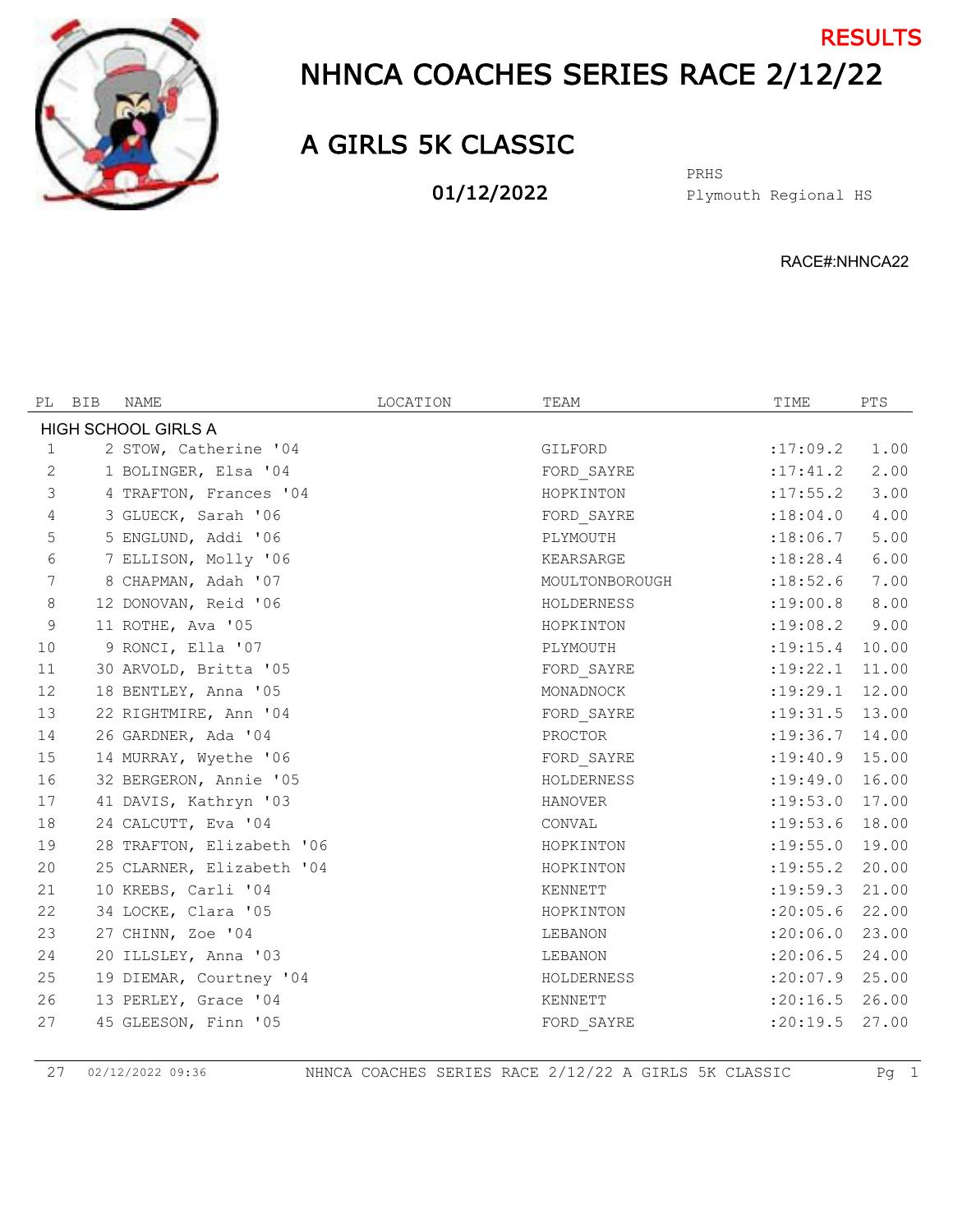| PL BIB | NAME                        | LOCATION | TEAM        | TIME             | PTS   |
|--------|-----------------------------|----------|-------------|------------------|-------|
|        | <b>HIGH SCHOOL GIRLS A</b>  |          |             |                  |       |
| 28     | 21 LONGACRE, Sophie '06     |          | LEBANON     | :20:26.1         | 28.00 |
| 29     | 16 PELLETIER, Rachel '05    |          | BOW         | :20:27.2         | 29.00 |
| 30     | 17 FROST, Margaret '05      |          | HANOVER     | : 20: 31.6       | 30.00 |
| 31     | 33 ECKHARDT, Georgia '07    |          | GILFORD     | : 20:46.6        | 31.00 |
| 32     | 15 BENNETT, Hannah '05      |          | HOPKINTON   | : 20: 48.5 32.00 |       |
| 33     | 53 HOY, Reagan '05          |          | KEENE       | : 20: 49.3       | 33.00 |
| 34     | 31 MAY, Elsa '05            |          | HANOVER     | :20:54.0         | 34.00 |
| 35     | 38 KOURBATSKI, Elizabet '05 |          | LEBANON     | :20:58.1         | 35.00 |
| 36     | 61 HOY, Ella '06            |          | KEENE       | : 21:02.7        | 36.00 |
| 37     | 48 GENAKOS, Vanessa '04     |          | GILFORD     | : 21:05.5        | 37.00 |
| 38     | 58 TONE, Maizley '03        |          | HOLDERNESS  | $:21:08.6$ 38.00 |       |
| 39     | 39 ANZALDI, Jocelyn '04     |          | KENNETT     | : 21: 13.8       | 39.00 |
| 40     | 40 HANNON, Heron '07        |          | PLYMOUTH    | : 21: 17.7       | 40.00 |
| 41     | 37 INES, Leah '07           |          | PLYMOUTH    | : 21: 19.5       | 41.00 |
| 42     | 73 TAGUPA, Charlotte '03    |          | HANOVER     | :21:25.1         | 42.00 |
| 43     | 42 SUTHERLAND, Reagan '07   |          | PLYMOUTH    | : 21: 27.3       | 43.00 |
| 44     | 57 CALCUTT, Holland '07     |          | CONVAL      | :21:31.0         | 44.00 |
| 45     | 23 MATHEA, Graham '04       |          | CONCORD     | : 21: 31.5       | 45.00 |
| 45     | 55 MLADEK, Sophia '06       |          | LEBANON     | : 21: 31.5       | 45.00 |
| 47     | 85 BUTTERFIELD, Frances '07 |          | PROCTOR     | : 21: 34.3       | 47.00 |
| 48     | 54 FRENKIEWICH, Kylin '05   |          | KEARSARGE   | : 21: 35.8       | 48.00 |
| 49     | 29 HILLS, Alexis '06        |          | KEENE       | : 21:36.2        | 49.00 |
| 50     | 47 AFFLERBACH, Isabel '06   |          | HOPKINTON   | : 21:38.1        | 50.00 |
| 51     | 65 DENITTO, Marcella '04    |          | KINGSWOOD   | : 21: 41.9       | 51.00 |
| 52     | 43 METIVIER, Megan '04      |          | PLYMOUTH    | : 21:56.8        | 52.00 |
| 53     | 62 BAGNATO, Mia '06         |          | HANOVER     | :22:07.3         | 53.00 |
| 54     | 60 LLOYD, Anastasia '06     |          | FALL MTN    | :22:10.9         | 54.00 |
| 55     | 46 MACE, Skyla '07          |          | WINNACUNNET | $:22:15.9$ 55.00 |       |
| 56     | 51 BARNETT, Maya '04        |          | LEBANON     | : 22:26.7        | 56.00 |
| 57     | 70 DAVIS, Heidi '07         |          | HANOVER     | $:22:28.8$ 57.00 |       |
| 58     | 79 LOPANSHANSKI, Piper '06  |          | KENNETT     | :22:29.0         | 58.00 |
| 59     | 169 CLARK, June '04         |          | HANOVER     | : 22: 32.5       | 59.00 |
| 60     | 66 DAPICE, Florence '07     |          | HOPKINTON   | :22:33.0         | 60.00 |
| 61     | 63 WALSH, Amelia '06        |          | HOPKINTON   | : 22:34.8        | 61.00 |
| 62     | 50 HARVEY, Katelyn '03      |          | KEARSARGE   | :22:39.0         | 62.00 |
| 63     | 71 CHLOE, Gudas '05         |          | CONCORD     | : 22: 47.9       | 63.00 |
| 64     | 36 TREISS, Cora '04         |          | BERLIN      | : 22:50.1        | 64.00 |
| 65     | 44 DAVIES, Audrey '05       |          | HOPKINTON   | : 22: 51.5       | 65.00 |
| 66     | 64 FRENKIEWICH, Ayla '03    |          | KEARSARGE   | : 22:54.5        | 66.00 |
| 67     | 74 LABELLE, Kylie '06       |          | KEARSARGE   | : 23:16.4        | 67.00 |
| 68     | 49 GRACIE, Mchugh '05       |          | CONCORD     | : 23: 17.5       | 68.00 |
| 69     | 97 ANGEVINE, Sarah '06      |          | HOLDERNESS  | : 23: 18.4       | 69.00 |
| 70     | 78 EASTMAN, Sydney '06      |          | GILFORD     | : 23: 19.7       | 70.00 |

02/12/2022 09:36 NHNCA COACHES SERIES RACE 2/12/22 A GIRLS 5K CLASSIC Pg 2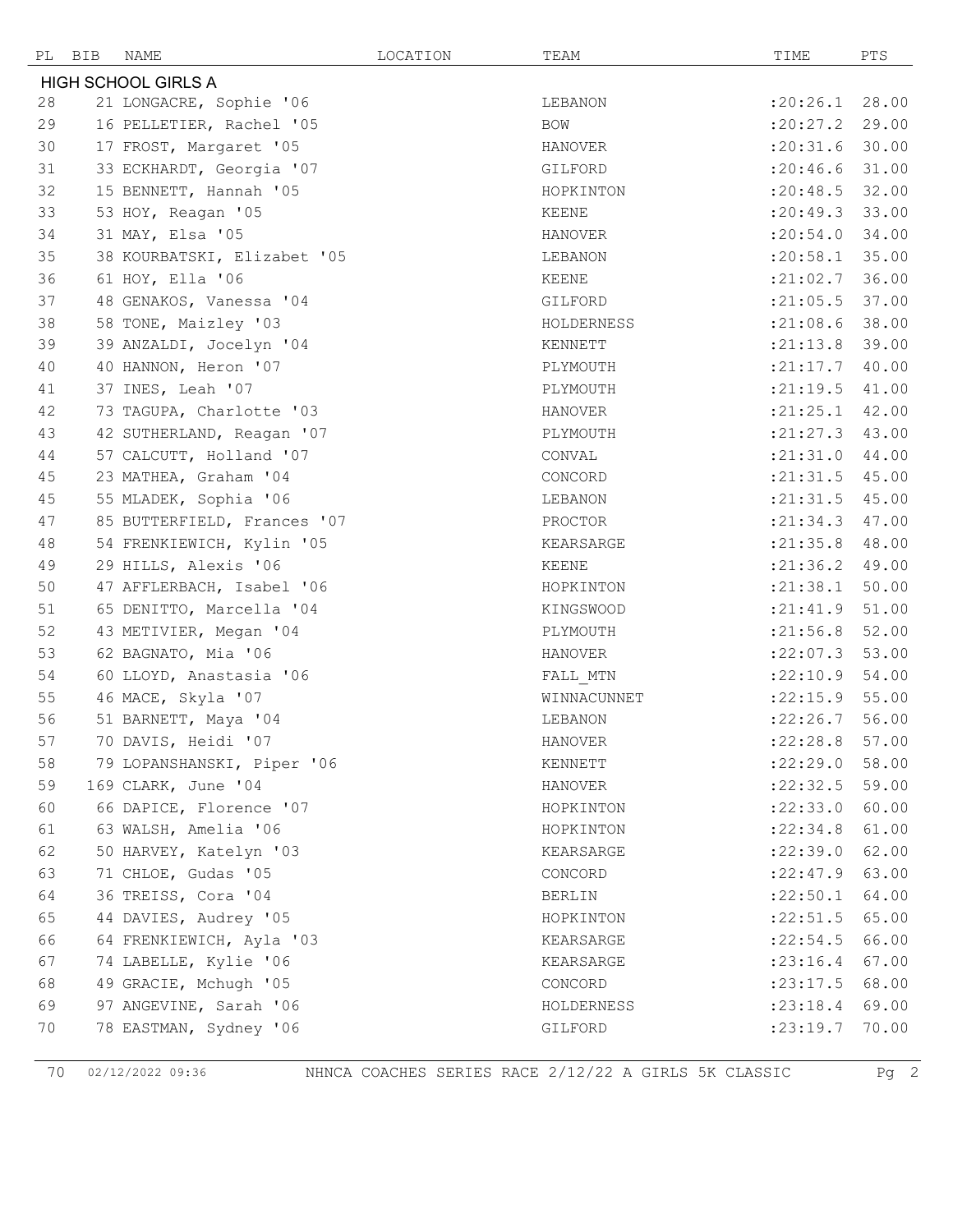| PL  | BIB | NAME                         | LOCATION | TEAM           | TIME              | PTS   |
|-----|-----|------------------------------|----------|----------------|-------------------|-------|
|     |     | <b>HIGH SCHOOL GIRLS A</b>   |          |                |                   |       |
| 71  |     | 100 KINSON, Corrine '07      |          | KEENE          | : 23: 25.8        | 71.00 |
| 72  |     | 94 WOOSTER, Beckley '05      |          | <b>KEENE</b>   | : 23: 28.6        | 72.00 |
| 73  |     | 72 KATHERINE, Martel '03     |          | CONCORD        | : 23:51.9         | 73.00 |
| 74  |     | 68 PHOEBE, Dater-robert '07  |          | CONCORD        | : 24:04.4         | 74.00 |
| 75  |     | 105 MORRIS, Lana '06         |          | <b>BEDFORD</b> | $: 24:11.3$ 75.00 |       |
| 76  |     | 69 APRILLIANO, Anna '04      |          | PLYMOUTH       | : 24:11.7         | 76.00 |
| 77  |     | 86 BORNHOLDT-COLLINS, L '05  |          | HANOVER        | : 24:14.4         | 77.00 |
| 78  |     | 80 KERWIN, Eleanor '06       |          | DERRYFIELD     | : 24:20.6         | 78.00 |
| 79  |     | 93 SARGENT, Alessandra '05   |          | <b>BOW</b>     | : 24:24.1         | 79.00 |
| 80  |     | 90 FRANCES, Lesser '07       |          | CONCORD        | $: 24:28.8$ 80.00 |       |
| 81  |     | 108 SULLIVAN, Molly '05      |          | SOUHEGAN       | :24:34.4 81.00    |       |
| 82  |     | 52 ALEXIS, Christie '05      |          | CONCORD        | : 24:34.5         | 82.00 |
| 83  |     | 122 MCCARTHY, Mary '04       |          | BOW            | : 24:41.1         | 83.00 |
| 84  |     | 102 ALKALAY, Leah '05        |          | KENNETT        | :24:41.9 84.00    |       |
| 85  |     | 88 MEIER, Jordan '04         |          | KENNETT        | $: 24:42.1$ 85.00 |       |
| 86  |     | 103 INGLIS, Gwen '04         |          | CONVAL         | $: 24:42.3$ 86.00 |       |
| 87  |     | 87 BURKHARDT, Kylie '07      |          | MOULTONBOROUGH | : 24:46.6         | 87.00 |
| 88  |     | 82 FLEISCHMANN, Sophia '07   |          | INTERLAKES     | : 24:54.8         | 88.00 |
| 89  |     | 115 MCCHESNEY, Brooke '06    |          | PROCTOR        | : 24:56.4         | 89.00 |
| 90  |     | 81 MOONEY, Sophie '06        |          | <b>BEDFORD</b> | : 24:58.1         | 90.00 |
| 91  |     | 99 GESSNER, Ella '04         |          | LEBANON        | :25:04.8          | 91.00 |
| 92  |     | 56 ARMSTRONG, Cea '05        |          | DERRYFIELD     | $: 25:05.3$ 92.00 |       |
| 93  |     | 137 ZIMMERMANN, Elizabet '03 |          | <b>BEDFORD</b> | :25:09.5          | 93.00 |
| 94  |     | 106 ARCAND, Gracie '07       |          | INTERLAKES     | : 25:39.8         | 94.00 |
| 95  |     | 114 HANSEN, Lily '06         |          | KEENE          | : 25: 42.8        | 95.00 |
| 96  |     | 84 LILA, Doherty '06         |          | CONCORD        | $: 25:54.9$ 96.00 |       |
| 97  |     | 131 SMITH, Emma '05          |          | PLYMOUTH       | $: 25:57.5$ 97.00 |       |
| 98  |     | 124 COAPLAND, Anna '07       |          | GILFORD        | $:26:00.5$ 98.00  |       |
| 99  |     | 153 BARTON, Eeman '07        |          | MAN. CENTRAL   | $: 26:03.3$ 99.00 |       |
| 100 |     | 116 SAWYER, Alana '07        |          | GILFORD        | $:26:08.4$ 100.00 |       |
| 101 |     | 133 GIBSON, Kayla '06        |          | BEDFORD        | :26:27.6 101.00   |       |
| 102 |     | 89 COLETTE, Brochu '04       |          | CONCORD        | :26:28.9 102.00   |       |
| 103 |     | 130 MELITA, Brooke '04       |          | WINNACUNNET    | :26:31.7 103.00   |       |
| 104 |     | 95 RAVENCRAFT, Sophia '04    |          | WINNACUNNET    | $:26:35.9$ 104.00 |       |
| 105 |     | 117 HERRING, Katherine '05   |          | LEBANON        | :26:39.0 105.00   |       |
| 106 |     | 121 ROBIE, Molly '05         |          | WINNACUNNET    | :26:42.1 106.00   |       |
| 107 |     | 91 GOVE, Maya '04            |          | KENNETT        | :26:42.7 107.00   |       |
| 108 |     | 139 ROOK, Eva '04            |          | BOW            | :26:45.4 108.00   |       |
| 109 |     | 146 FITZGERALD, Caitlin '06  |          | BEDFORD        | :26:47.7 109.00   |       |
| 110 |     | 113 KELLY, Palen '04         |          | WINNACUNNET    | :26:50.8 110.00   |       |
| 111 |     | 144 SHI, Jessica '05         |          | HOLDERNESS     | :26:57.3 111.00   |       |
| 112 |     | 141 DENON, Natalie '06       |          | BEDFORD        | :27:08.7 112.00   |       |
| 113 |     | 140 SUSCO, Paige '03         |          | LEBANON        | :27:15.6 113.00   |       |

02/12/2022 09:36 NHNCA COACHES SERIES RACE 2/12/22 A GIRLS 5K CLASSIC Pg 3